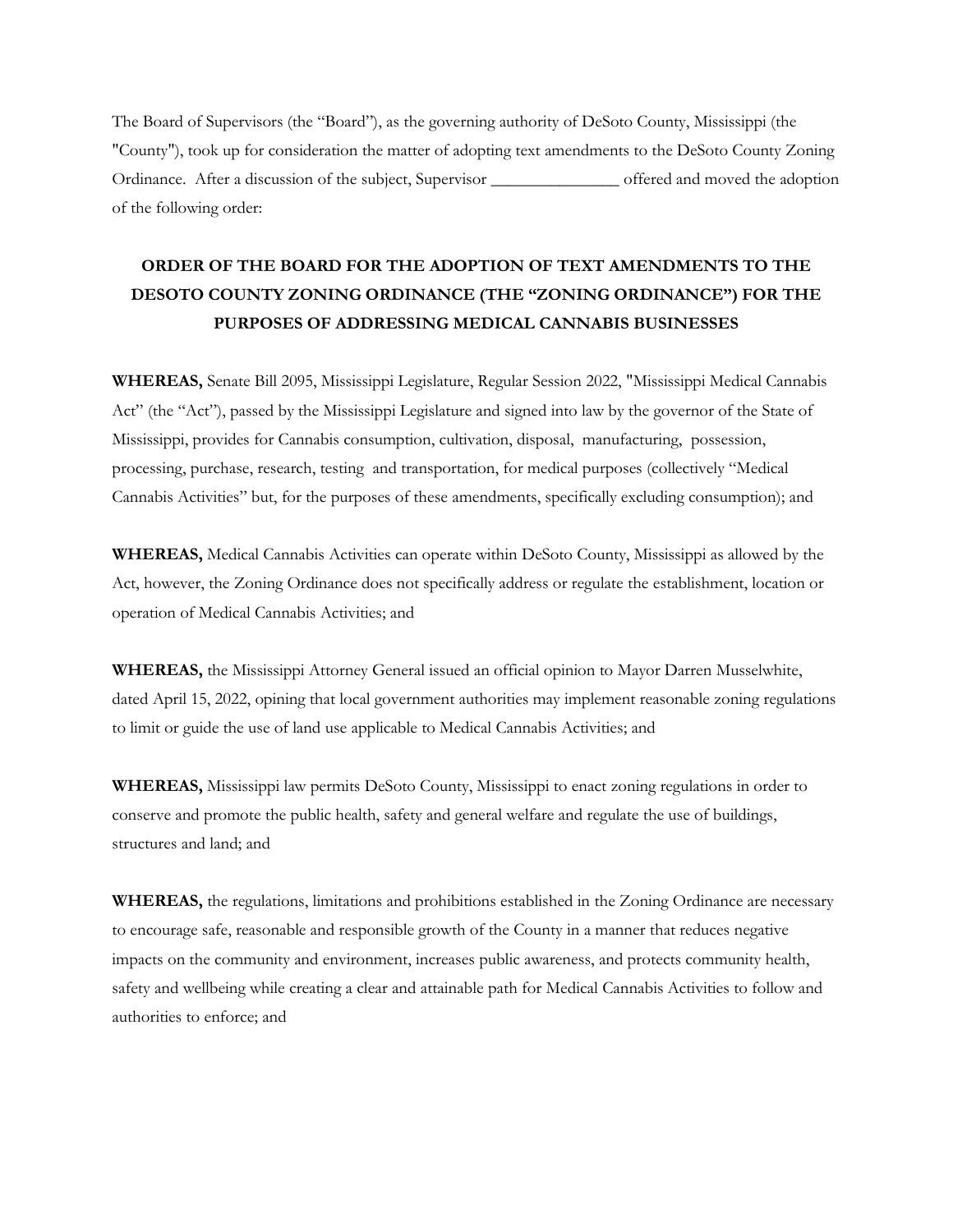**WHEREAS**, pursuant to Miss. Code 17-1-3, the Governing Authority is vested with authority of regulatory controls over zoning and land uses, and may do all things, consistent with the laws of the state, which they deem necessary to protect the health and welfare of the residents; and

**WHEREAS**, these adopted text amendments to the Zoning Ordinance addressing Medical Cannabis Activities are intended to ensure the public health, safety and welfare of residents of the County, persons engaged in Medical Cannabis Activities including their employees, neighboring property owners, and end users of medicinal cannabis. To this end, these regulations identify where in the County the various types of Medical Cannabis Activities can occur and specify the permitting requirements, the application process and the approval criteria that will apply.

#### **NOW, THEREFORE, BE IT ORDAINED** by the Board as follows:

SECTION 1. The recitals set forth above are hereby incorporated as if fully set forth herein.

SECTION 2. For purposes of these text amendments and the Zoning Ordinance, unless the context requires otherwise, the Definitions of the Act are incorporated by reference as if specifically set forth herein in their entirety.

SECTION 3. The Zoning Ordinance is hereby amended as follows:

Amend Article II Definitions to include:

- i. All Definitions of the Act are incorporated by reference as if specifically set forth herein in their entirety.
- ii. 86. Site Plan: Shall mean permitted structure and site development and operations plan reviews as implemented by the Governing Authority or County planning department including, but not limited to, design review standards and additional requirements as may be adopted by the Governing Authority specific to Medical Cannabis Activities.

#### Amend Article **V AGRICULTURAL DISTRICTS**

#### **1. "A" AGRICULTURAL DISTRICT**

#### **B. Permitted Uses:**

**ADD: Cannabis Cultivation Micro Cultivation Tiers 1-2 and Cultivation Facility Tiers 1-6, subject to and conditioned upon the following:**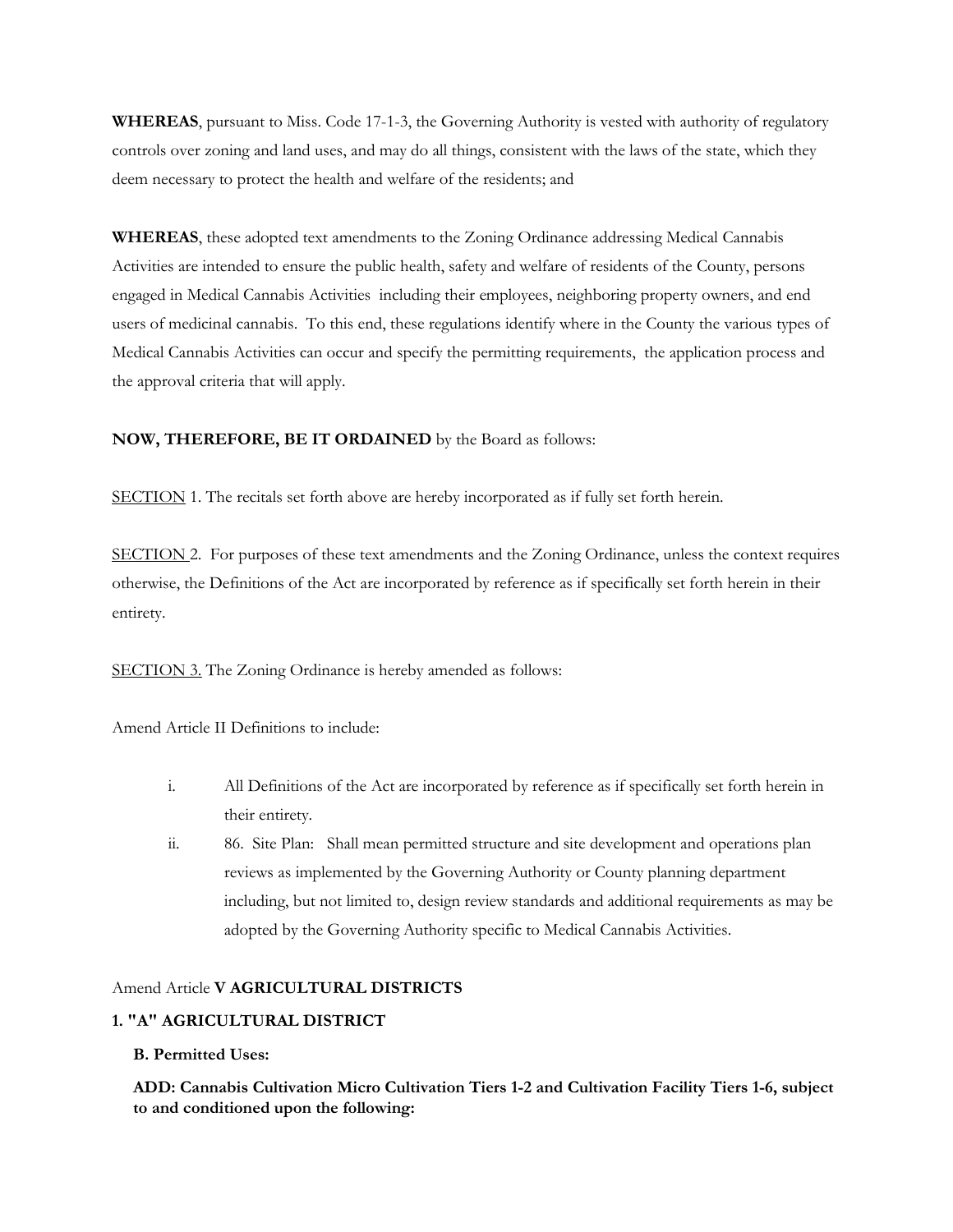- (a) Not allowed in a platted and recorded subdivision.
- (b) Three acre minimum lot size required
- (c) Must have a minimum setback of one hundred (100) feet from a side property line.
- (d) Conditional Use required when there is a dwelling located on the property
- (e) Access road or driveway must be a hard surface.
- (f) Site Plan Review required.

# **ADD: Cannabis Cultivation Micro Processing Tiers 1-2 and Cannabis Processing Facility Tiers 1- 6, subject to and conditioned upon the following:**

- (a) Not allowed in a platted and recorded subdivision.
- (b) Three acre minimum lot size required
- (c) Must have a minimum setback of one hundred (100) feet from a side property line.
- (d) Conditional Use required when there is a dwelling located on the property
- (e) Access road or driveway must be a hard surface.
- (f) Site Plan Review required.

# **ADD: Cannabis Research Facility subject to and conditioned upon the following:**

- (a) Must have a minimum setback of one hundred (100) feet from a side property line.
- (b) Site Plan Review required.

## **ADD: Cannabis Testing Facility subject to and conditioned upon the following:**

- (a) Must have a minimum setback of one hundred (100) feet from a side property line.
- (b) Site Plan Review required.

#### **C. Conditional Uses**

# **ADD: Cannabis Micro Cultivation Facility Tiers 1-2 and Cultivation Facility Tiers 1-6, when dwelling is present, subject to and conditioned upon the following:**

- (a) Three acre minimum lot size required
- (b) Must have a minimum setback of one hundred (100) feet from a side property line.
- (c) Access road or driveway must be a hard surface.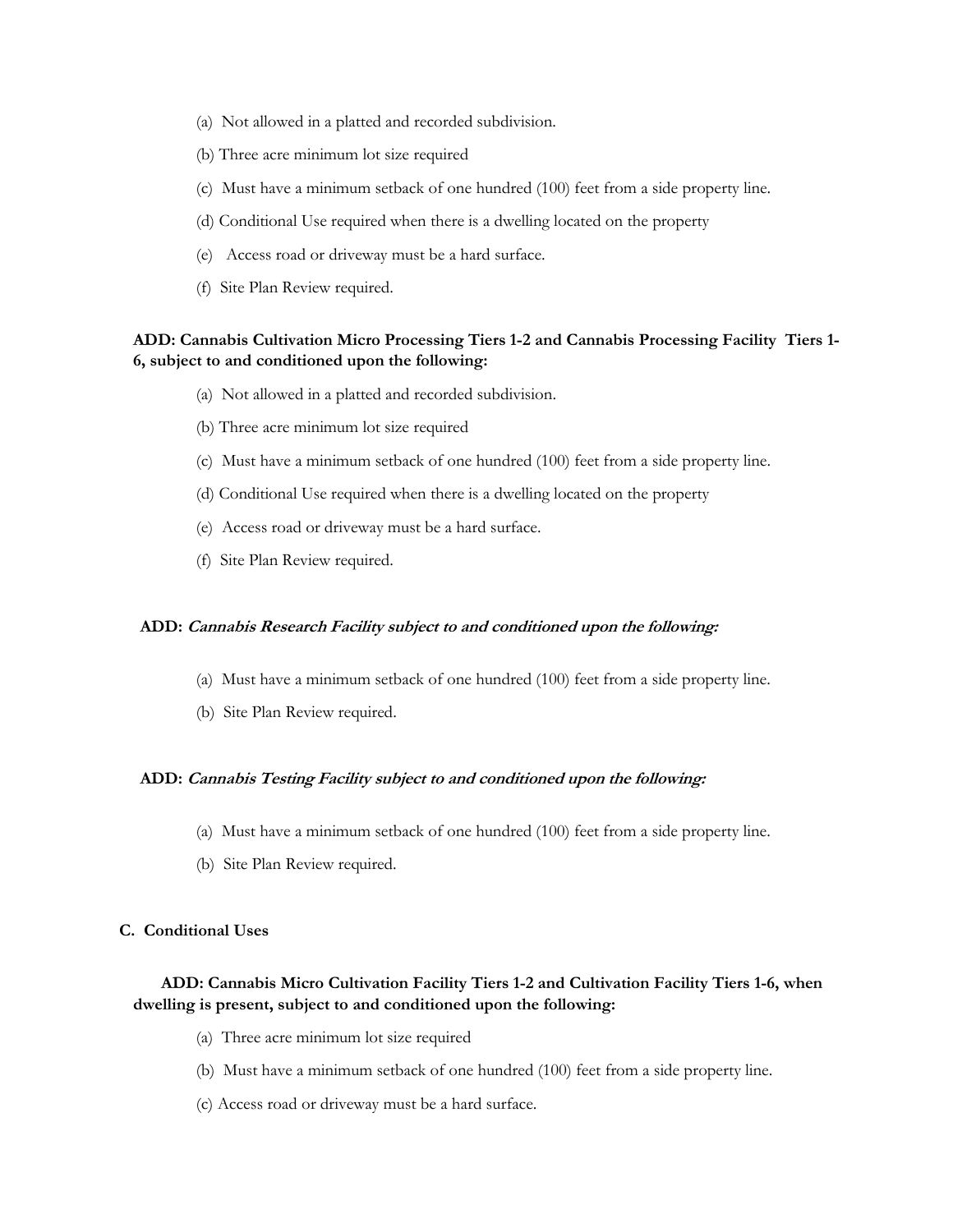(d) Site Plan Review required.

# **ADD: Cannabis Micro Processing Facility Tiers 1-2 and Processing Facility Tiers 1-6, when dwelling is present, subject to and conditioned upon the following:**

- (a) Three acre minimum lot size required
- (b) Must have a minimum setback of one hundred (100) feet from a side property line.
- (c) Access road or driveway must be a hard surface.
- (d) Site Plan Review required.

## **ADD: Cannabis Transportation Facility subject to and conditioned upon the following:**

- (a) Must have a minimum setback of one hundred (100) feet from a side property line.
- (b) Site Plan Review required.

## **ADD: Cannabis Disposal Facility subject to and conditioned upon the following:**

- **(a) Must have a minimum setback of one hundred (100) feet from a side property line.**
- **(b) Site Plan Review required.**

**ADD:** Minimum lot area for any lot which contains a Cannabis Micro-Cultivation Facility Tiers 1-2, or **Cannabis Cultivation Facility Tiers 1-6** shall be a minimum of three (3) acres.

# Amend Article **ARTICLE VII COMMERCIAL DISTRICTS**

# **1. "C-1" NEIGHBORHOOD COMMERCIAL DISTRICT**

#### **B. Permitted Uses:**

**ADD: Cannabis Dispensary subject to and conditioned upon the following:**

(a) Site Plan Review required.

# **2. "C-2" HIGHWAY COMMERCIAL DISTRICT**

#### **B. Permitted uses:**

 **ADD: Cannabis Dispensary subject to and conditioned upon the following:**

(a) Site Plan Review required.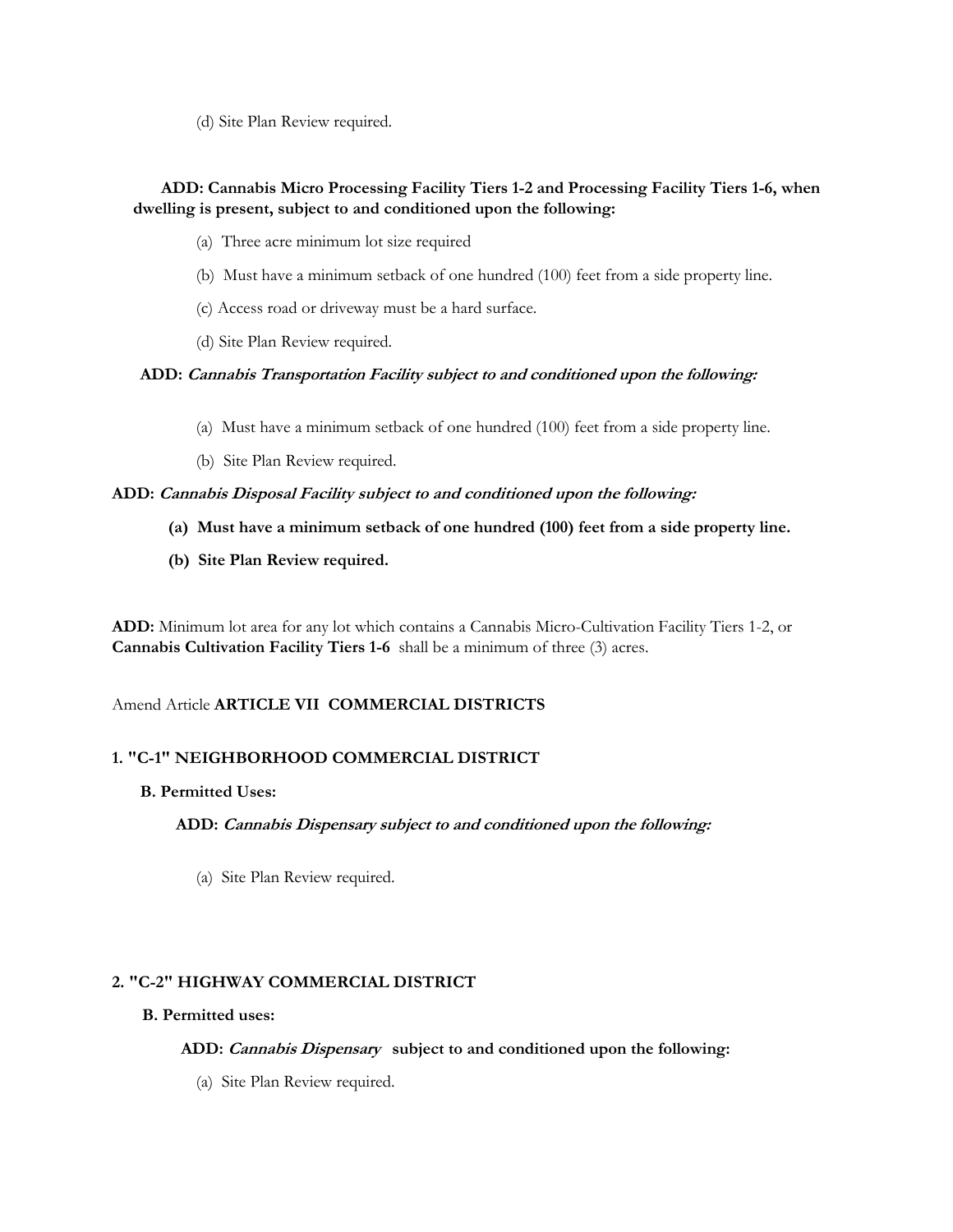#### **ADD: Cannabis Research Facility subject to and conditioned upon the following:**

(a) Site Plan Review required.

## **ADD: Cannabis Testing Facility subject to and conditioned upon the following:**

(a) Site Plan Review required.

## **ADD: Cannabis Transportation Facility**

(a) Site Plan Review required.

## **3. "C-3" GENERAL COMMERCIAL DISTRICT**

#### **B. Permitted uses:**

# **ADD: Cannabis Dispensary subject to and conditioned upon the following:**

(a) Site Plan Review required.

## **ADD: Cannabis Research Facility subject to and conditioned upon the following:**

(a) Site Plan Review required.

#### **ADD: Cannabis Testing Facility subject to and conditioned upon the following:**

(a) Site Plan Review required.

#### **ADD: Cannabis Transportation Facility subject to and conditioned upon the following:**

(a) Site Plan Review required.

## 4. "C-4" PLANNED COMMERCIAL DISTRICT

#### **B. Permitted uses:**

#### **ADD: Cannabis Research Facility subject to and conditioned upon the following:**

(a) Site Plan Review required.

#### **ADD: Cannabis Testing Facility subject to and conditioned upon the following:**

(a) Site Plan Review required.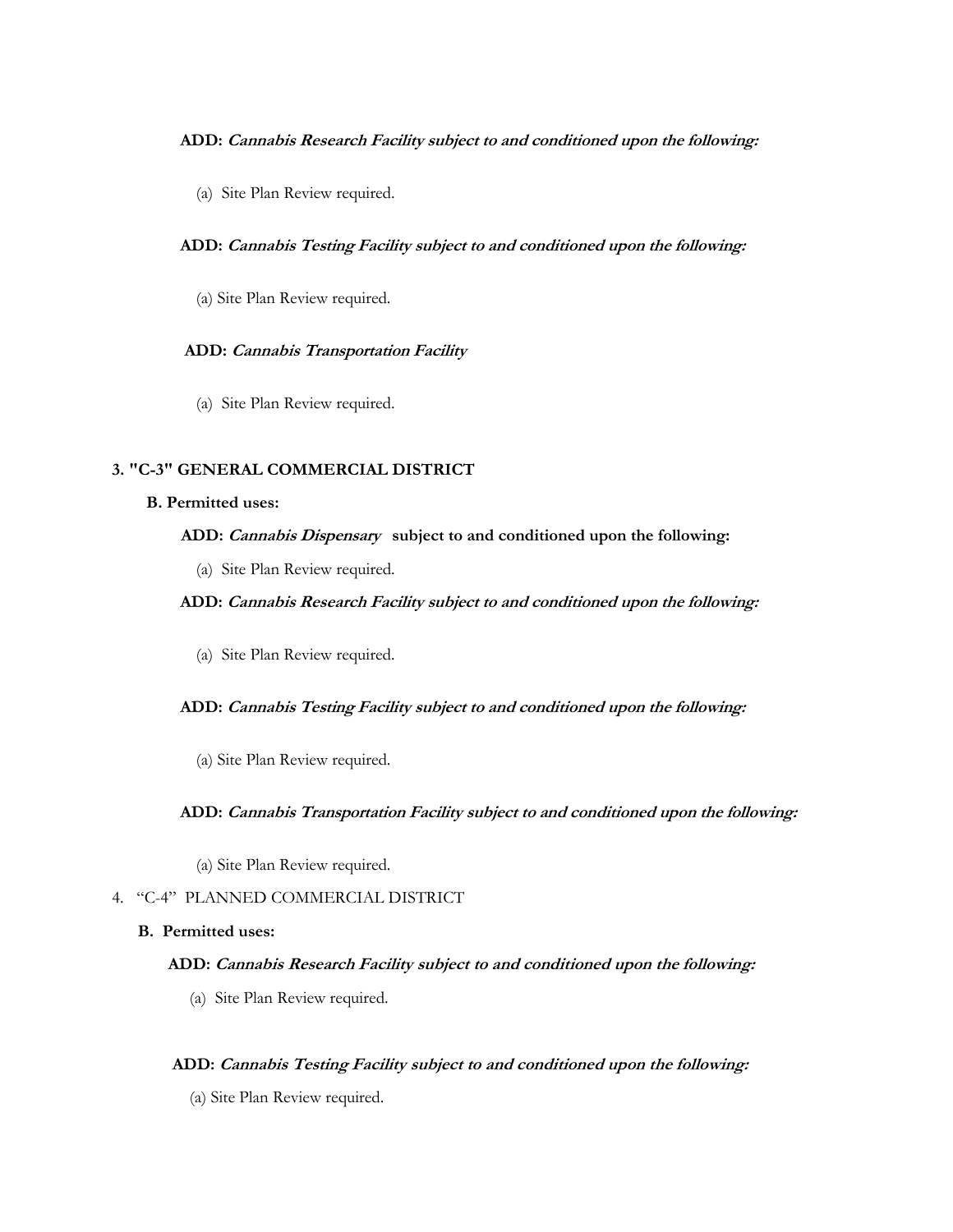## **4. "0" OFFICE DISTRICT**

#### **B. Permitted Uses:**

#### **ADD: Cannabis Research Facility subject to and conditioned upon the following:**

(a) Site Plan Review required.

#### **ADD: Cannabis Testing Facility subject to and conditioned upon the following:**

(a) Site Plan Review required.

## Amend Article **ARTICLE IX PLANNED AND OVERLAY DISTRICTS**

## **2. "P-B" Planned Business District**

#### **B. Permitted Uses:**

#### **ADD: Cannabis Dispensary subject to and conditioned upon the following:**

(a) Site Plan Review required.

#### **ADD: Cannabis Research Facility subject to and conditioned upon the following:**

(a) Site Plan Review required.

#### **ADD: Cannabis Testing Facility subject to and conditioned upon the following:**

(a) Site Plan Review required.

#### Amend Article **ARTICLE VIII INDUSTRIAL DISTRICTS**

## **1. "M-1" LIGHT INDUSTRIAL DISTRICT**

## **B. Permitted Uses:**

 **ADD: Cannabis Micro Cultivation Facility Tiers 1-2 and Cannabis Cultivation Facility Tiers 1-6 subject to and conditioned upon the following:**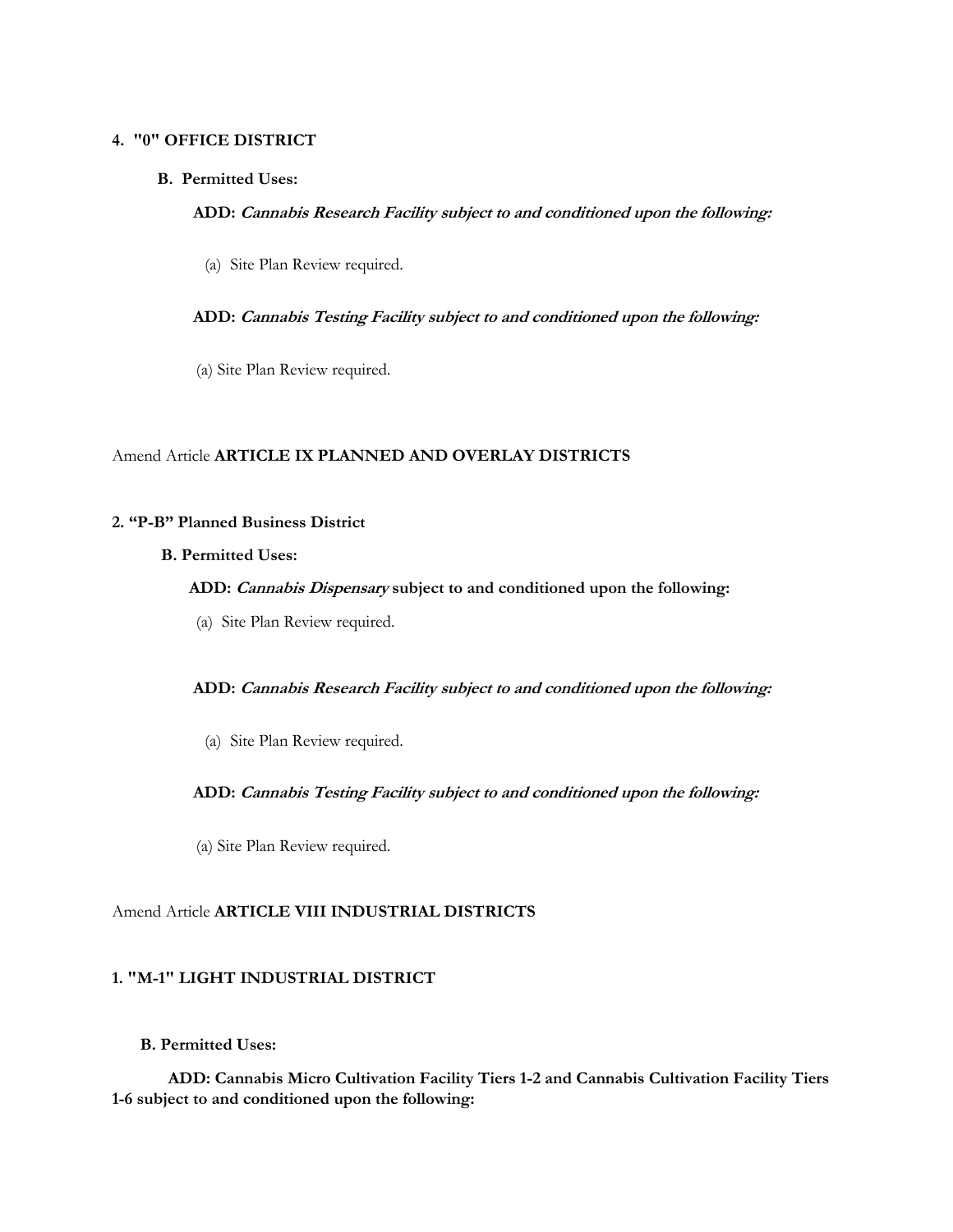(a) Site Plan Review required.

# **ADD: Cannabis Micro Processing Facility Tiers 1-2 and Cannabis Processing Facility Tiers 1-6 subject to and conditioned upon the following:**

- (a) Site Plan Review required.
- **ADD: Cannabis Transportation Facility subject to and conditioned upon the following:** (a) Site Plan Review required.

## **ADD: Cannabis Disposal Facility subject to and conditioned upon the following:**

(a) Site Plan Review required.

## **C. Conditional Uses**:

## **ADD: Cannabis Research Facility**

(a) Site Plan Review required

## **ADD: Cannabis Testing Facility**

(a) Site Plan Review required

# **2. "M-2" HEAVY INDUSTRIAL DISTRICT**

**B. Permitted Uses:**

 **ADD: Cannabis Micro Cultivation Facility Tiers 1-2 and Cannabis Cultivation Facility Tiers 1-6 subject to and conditioned upon the following:**

**(a) Site Plan Review required.**

**ADD: Cannabis Micro Processing Facility Tiers 1-2 and Cannabis Processing Facility Tiers 1-6 subject to and conditioned upon the following:**

**(a) Site Plan Review required.**

#### **ADD: Cannabis Transportation Facility subject to and conditioned upon the following:**

**(a) Site Plan Review required.**

**ADD: Cannabis Disposal Facility subject to and conditioned upon the following:**

**(a) Site Plan Review required.**

- **C. Conditional Uses:**
	- **ADD: Cannabis Research Facility**
	- **(a) Site Plan Review required**